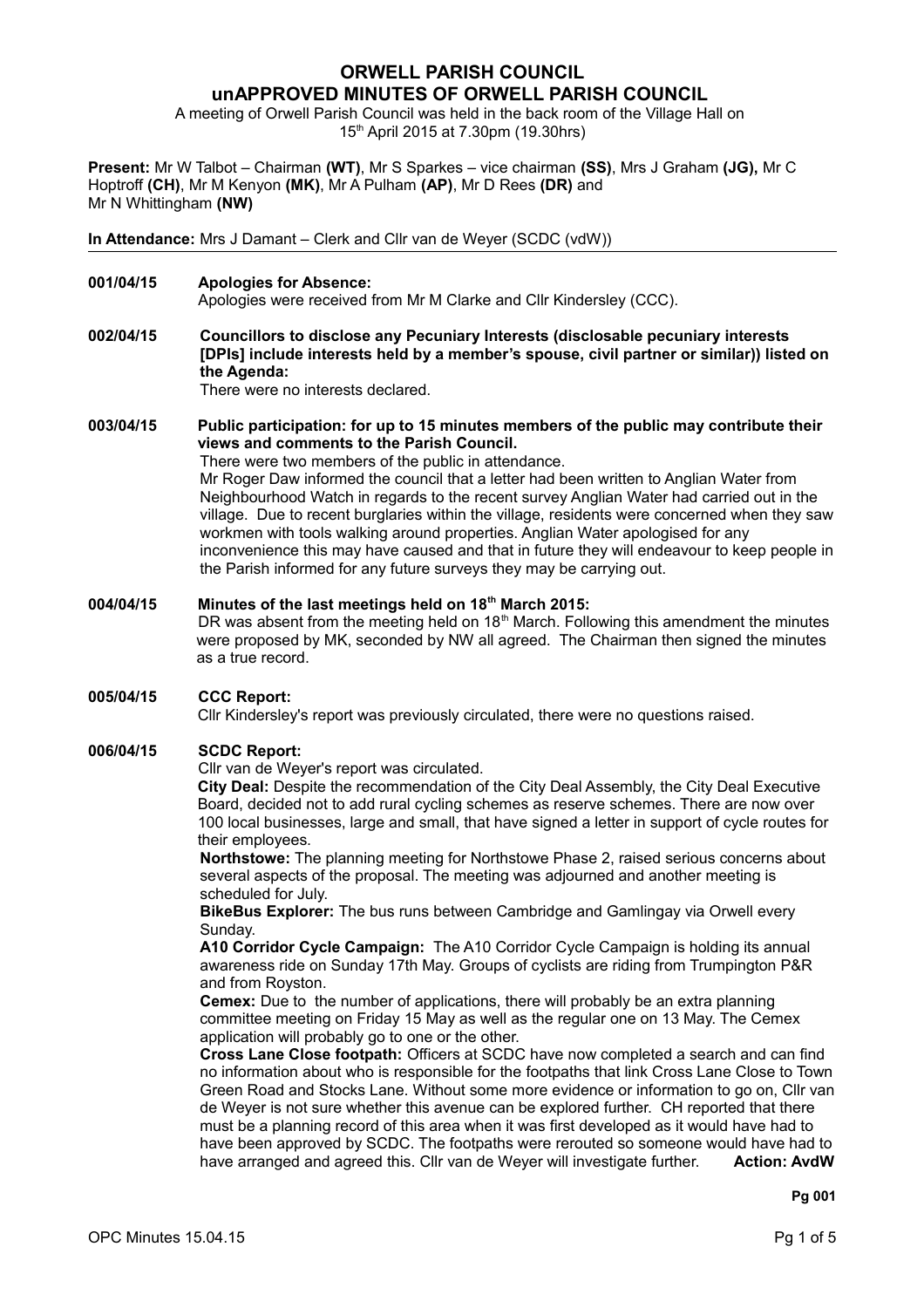# **Ongoing:**

Volac - WT reported that there should be more to report in May. Dog Bin on Town Green Road - no news (apparently much of the street cleaning workforce has been sent to work on the bin lorries for the last 6 months, which means that there is almost no staff). MK reported that the problem of getting a new bin is one thing but that the bins already, in use, are not getting emptied creating a potential health hazard. Cllr van de Weyer will take this comment back to SCDC. **Action: AvdW Action: AvdW** Lordship Close maintenance - SCDC contractors will remove a fallen tree at the request of one of the residents.

# **007/04/15 Planning Extracts: (Planning Committee – WT, SS, CH, MK and NW)** *(Town and Country Planning Act 1990 schedule 1, paragraph 8)* **(Full planning minutes are available from the Clerk)** There was no planning meeting held on 1<sup>st</sup> April 2015.

Planning meeting held on 15<sup>th</sup> April 2015 (verbal report)

**15 Fishers Lane, S/0716/15/FL -** Single storey side and rear extension with first floor side extensions. Orwell Parish Council recommend 'No Recommendation' with no comments. Proposed by SS, seconded by MK all agreed.

**62 High Street, C/11/40/75 -** Removal of False Acacia and Reduction and reshape Walnut tree by 3mtrs. Orwell Parish Council recommend 'No Comment', MK as the Tree Warden reported that the trees do need attention and recommended that the work is carried out.

# **008/04/15 Village Warden Scheme:**

This has now been launched and a request from Harston & District Warden Scheme, of which Orwell is now a part for £500.00 has been received. DR proposed that the Parish Council support this request, seconded by SS all in favour. The precept allocation for 2015/16 was agreed at £1000.00.

# **009/04/15 Financial Matters:**

#### 1.Payments and Additional payments for April 2015

*Local Government Act (LGA); Public Health Act (PHA); Open Space Act (OSA)*

|                       |   |           | $\frac{1}{2}$ $\frac{1}{2}$ $\frac{1}{2}$ $\frac{1}{2}$ $\frac{1}{2}$ $\frac{1}{2}$ $\frac{1}{2}$ $\frac{1}{2}$ $\frac{1}{2}$ $\frac{1}{2}$ $\frac{1}{2}$ $\frac{1}{2}$ $\frac{1}{2}$ $\frac{1}{2}$ $\frac{1}{2}$ $\frac{1}{2}$ $\frac{1}{2}$ $\frac{1}{2}$ $\frac{1}{2}$ $\frac{1}{2}$ $\frac{1}{2}$ $\frac{1}{2}$ |                |
|-----------------------|---|-----------|---------------------------------------------------------------------------------------------------------------------------------------------------------------------------------------------------------------------------------------------------------------------------------------------------------------------|----------------|
| <b>Salaries</b>       |   | £922.41   | <b>Salaries</b>                                                                                                                                                                                                                                                                                                     | LGA 1972 s112  |
| J Damant              |   | £ 35.76   | <b>Expenses</b>                                                                                                                                                                                                                                                                                                     | LGA 1972 s111  |
| <b>Inland Revenue</b> |   | £145.91   | PAYE/NI                                                                                                                                                                                                                                                                                                             | LGA 1972 s112  |
| <b>MPC</b>            |   | £ $90.00$ | March office rent                                                                                                                                                                                                                                                                                                   | LGA 1972 s111  |
| S Baker               |   | £155.00   | Grass cutting ORCA                                                                                                                                                                                                                                                                                                  | OSA 1906 s9/10 |
| S Baker               |   | £ 216.00  | Grass cutting BG                                                                                                                                                                                                                                                                                                    | OSA 1906 s9/10 |
| S Baker               |   | £ 450.00  | Carpark foliage removal                                                                                                                                                                                                                                                                                             | OSA 1906 s9/10 |
| <b>CAPALC</b>         |   | £ 300.24  | Annual membership                                                                                                                                                                                                                                                                                                   | LGA 1972 s113  |
| Cambridgeshire ACRE £ |   | 54.00     | Annual membership                                                                                                                                                                                                                                                                                                   | LGA 1972 s113  |
| Eon                   | £ | 84.61     | Electric for pavilion                                                                                                                                                                                                                                                                                               | LGA 1972 s111  |
| <b>Village Hall</b>   |   | £ 255.00  | Rent (replacement chq 29)                                                                                                                                                                                                                                                                                           | LGA 1972 s113  |
| J Cobbs               | £ | 72.00     | Burial ground footpath                                                                                                                                                                                                                                                                                              | LGA 1972 s 215 |
| <b>CCC</b>            |   | £ 159.30  | Speed sign moved                                                                                                                                                                                                                                                                                                    | HA 1980 s274A  |
| P Ward                | £ | 43.38     | map(replacement cheque 42)                                                                                                                                                                                                                                                                                          | LGA 1972 s111  |
| 2. Deposits:          |   |           |                                                                                                                                                                                                                                                                                                                     |                |
| Allotments            | £ | 10.00     |                                                                                                                                                                                                                                                                                                                     |                |
| Wimpole PC            | £ | 696.00    | <b>Bulletin</b>                                                                                                                                                                                                                                                                                                     |                |

Payments were proposed by MK, seconded by CH all agreed.

# **010/04/15 Churchyard and Burial Ground:**

Fifteen people helped in tidying up the area and the Parish Council would like to offer their thanks to all those who volunteered their time and effort. It was very much appreciated, and the area is now looking very tidy.

JG with permission from WT placed an order for 1 ton of granite for the footpaths in the churchyard/burial ground from John Cobb and Sons. It was felt that the cost of £60 + vat was reasonable. The working party also laid the path with the new granite.

#### **011/04/15 Local History Group and Website Development including the village email system:** NW reported. The new village email system appears to be working well and feedback has been very positive.

There is now a message on the old website informing users that there will be a change of website. Hosting is due to end at the end of April but NW reported that the change over may not be done in time so the hosting may have to be extended.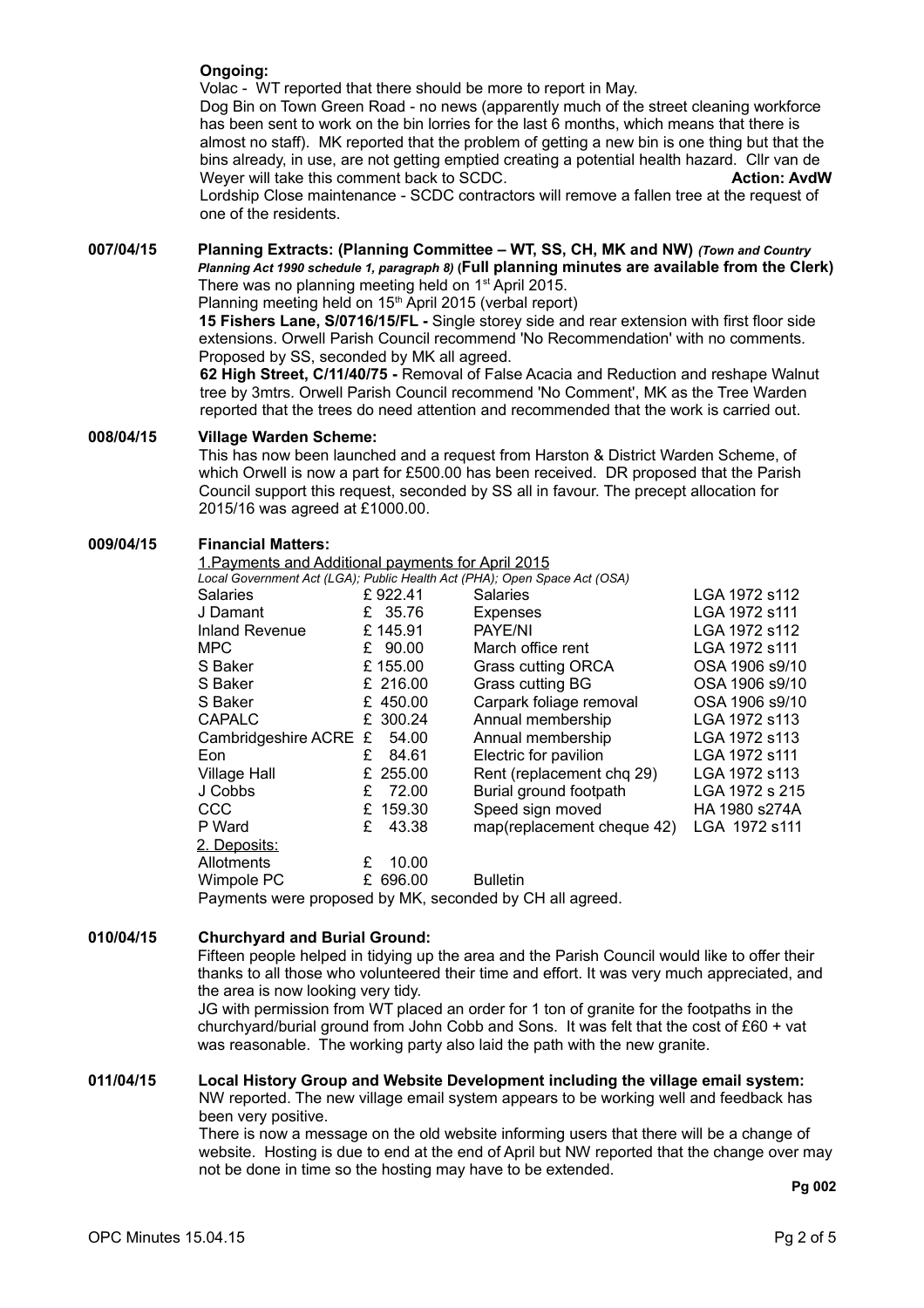# **012/04/15 Orwell Bulletin:**

WT reported that he has not yet met with Mrs Miller. It was also reported that 2015 will be the 200<sup>th</sup> anniversary of the Chequer's pub. The current chef/owner has been made aware.

# **013/04/15 CCC (Balfour Beatty)Street Lights:**

The contract to take over the 10 street lights from CCC has been signed and sent back to CCC but the Clerk has not received a signed copy back from CCC. Until this is received the insurance for these 10 lights is with CCC. Clerk will enquire again as to why the Parish Council has not yet received the signed contract. **Action: Clerk** CH enquired as to when Balfour Beatty will remove the old lights, which are no longer required as new ones have been erected? Clerk to enquire. **Action: Clerk**

**014/04/15 Solar Farm (Community Benefit Money)** MK, WT and CH have met. A 'Terms of Reference' has been drafted which is based on the S106 agreement. The document will be circulated and discussed at the next meeting. **Action: WT**

#### **015/04/15 Recreation Ground:**

#### **Monthly Play Equipment Inspection Report from Caretaker:** Clerk has requested an inspection report from Rospa at a cost of £30.00.

**Play equipment:** Quotes – three quotes have now been received. It was proposed by CH and seconded by JG that WT and the Clerk look over the quotes and make a decision. All quotes are in the region of £3000.00 to replace the damaged play equipment (log roll), all agreed.

**Action: WT/Clerk**

NW reported that the bolt has now been removed from the boat but that the condition of the wood is now beyond repair. It was proposed by MK and seconded by AP that the boat be removed. Clerk to enquire with Meadow Nurseries if they can remove it. NW suggested that this be replaced by another piece of play equipment, to be discussed once the boat has been removed. **Action: Clerk**

#### **016/04/15 Redevelopment of the Recreation Ground:**

The meeting was informed that grants for playgrounds, sports facilities and community facilities were still available A discussion exploring the criteria and deadlines which would apply ensued. As the deadline for submission is  $31<sup>st</sup>$  May it was felt that the time scale was too short for a sensible application to be written.

Community Chest – will be opening again soon. It was felt that this might be a better way of gaining a grant for refurbishment of some of the play equipment. The safety surfacing under the swings needs replacing. AP will look into the grant. Clerk also reported that there are still funds available with the S106 (this is money already in the bank account). There is also money, under S106, due from the Hurdleditch development. CH enquired if this is still the case, Clerk will confirm. **Action: Clerk**

#### **017/04/15 Salt Bin on Fishers Lane:**

The Clerk has contacted Dennis Vacher, (SCDC Highways) regarding the acquisition of a salt bin for Fishers Lane. There is a choice of yellow or green at a cost of £95.00 + vat. It was proposed by CH and seconded by MK to order a green bin, all agreed. **Action: Clerk**

# **018/04/15 Correspondence and Clerk's Report:**

Tennis Courts – in the past cleaning was arranged by the Tennis Club but paid for by the Parish Council. Tennis club will get three quotes and let the Parish Council know their decision.

Photos of the Tennis courts to be sent to Anglian Midland. This is to show the gaps which are appearing in the court, company request photos before they will do a site inspection.

**Action: Clerk**

Large church gates for the burial ground have been ordered from George Collin & Sons Ltd. Clerk has requested the weight restrictions for the bridge on Malton Lane which is 44 tonnes which is per the Construction Use Regulations.

Clerk has been in contact with the housing officer at SCDC to enquire about the possible office in Orwell. Awaiting confirmation and further details.

Cambridgeshire Community Fair will take place on Tuesday 2<sup>nd</sup> June from 3pm to 9pm in St Ives PE27 6WU. This is a good event for anyone involved in community projects.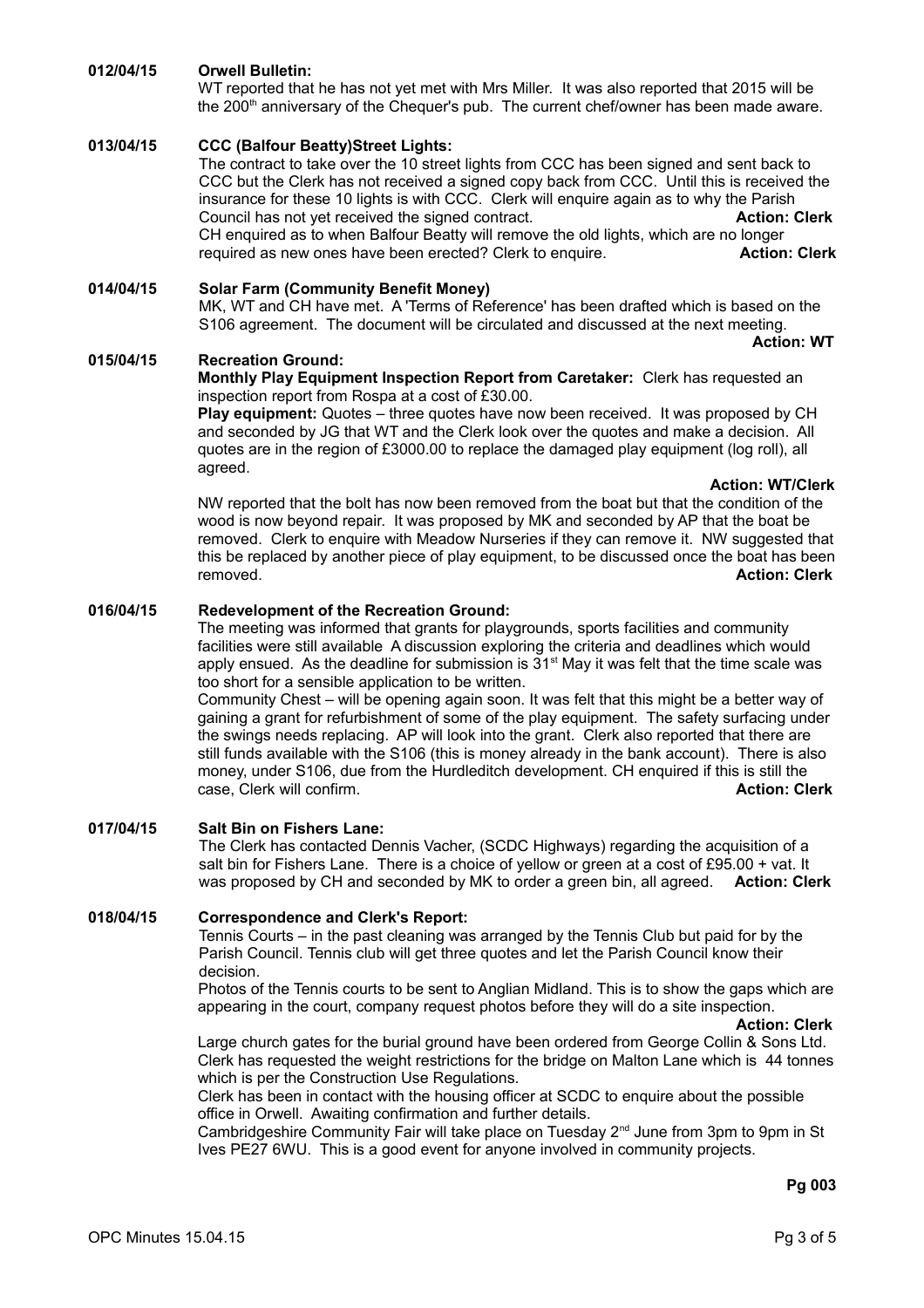### **019/04/15 Local Government Transparency Code:**

All councils are required to have a website and publish data in line with that outlined in the relevant code.

There are two sections to this code and clarification is being sought as to which one the Parish Council comes under. Clerk is waiting to hear back from CAPALC. There is a deadline for publication which is to be no later than July 2015.

#### **020/04/15 Local Highway Improvement Initiative:**

Orwell were successful in their bid to have the 40mph sign repositioned along Hurdleditch Road; however, orders cannot be placed until the new financial year commences. In the meantime Sophie Parsons, Technician, Local Projects would be happy to meet representatives to look at the initial designs and any consultation that may be needed.

#### **021/04/15 Village Maintenance:**

The Mulberry tree has been pruned but the area around the tree will be weeded soon.

**Action: Meadow Nursery**

Gates for the burial ground have been ordered (see item 018/04/15)

#### **022/04/15 Hurdleditch Road (Affordable Housing):**

There has now been a leaflet drop informing residents that Shared Ownership houses are available. Clerk to enquire about the following: **Action: Clerk** When will S106 funding be made available to the Parish Council? After the third occupancy 'emergency action plan' should be received by the Clerk. This is concerned with the sewer system, when will this be made available? Enquire how many shared ownership homes have gone to Orwell residents.

#### **023/04/15 Annual Parish Meeting:**

Guest speakers: Defibrillator, Warden Scheme**,** Housing Association and Youth Parish Council.

#### **024/04/15 VE Commemorations: 8th to 10th May**

Activities throughout the country will be held on  $8<sup>th</sup>$  to 10<sup>th</sup> May. On the  $8<sup>th</sup>$  there will be a country wide lighting of the beacons at 21.30hrs. Mr Bryant is happy to advise but the beacon will need some attention and preparing. WT, CH. DR will assist, MC has informed WT that he will also help. **Action: WT, CH, DR, MC Action: WT, CH, DR, MC** 

#### **025/04/15 Lost Playing Fields:**

'Fields in Trust' in partnership with 'The Carnegie UK Trust' are trying to locate any lost playing fields. Between 1927 and 1935 The Carnegie Trust gave grants totalling £200,000 to create nearly 900 playing fields across the UK. These grants were given to local councils and community groups. A condition of the grant was that the newly created playing fields were to be protected in perpetuity through Fields in Trust. However, the precise location of these playing fields was not always recorded. Fields in Trust are now launching a new campaign to find the missing playing fields. Orwell need to determine if a grant was received for this purpose. The view taken was that there are no playing fields which come under this scheme in Orwell. MK reported that to his knowledge the only land which has been made available within Orwell is the area where the school and recreation ground are currently situated.

#### **026/04/15 Allotments: Chapel Orchard**

Damage to fencing – MK has been unsuccessful in getting the required information.

#### **027/04/15 Grass Cutting Contracts:**

MK is still looking over the specification for the Recreation Ground. JG has checked the spec for the Churchyard/Burial Ground and is satisfied with it, apart from the proviso that the clause 'Tidy and maintain shrubs and plants around the Garden of Remembrance' is removed from the spec. **Action: MK Action: MK** 

**028/04/15 Committee Reports and Areas of Responsibility:** (Village Hall; Clunch Pit; Footpaths; Carpark/Village Sign; Police Liaison; Tree Warden; Churchyard/Burial Ground; Allotments; Chapel Orchard; Website; Youth Liaison, Recreation/pavilion)